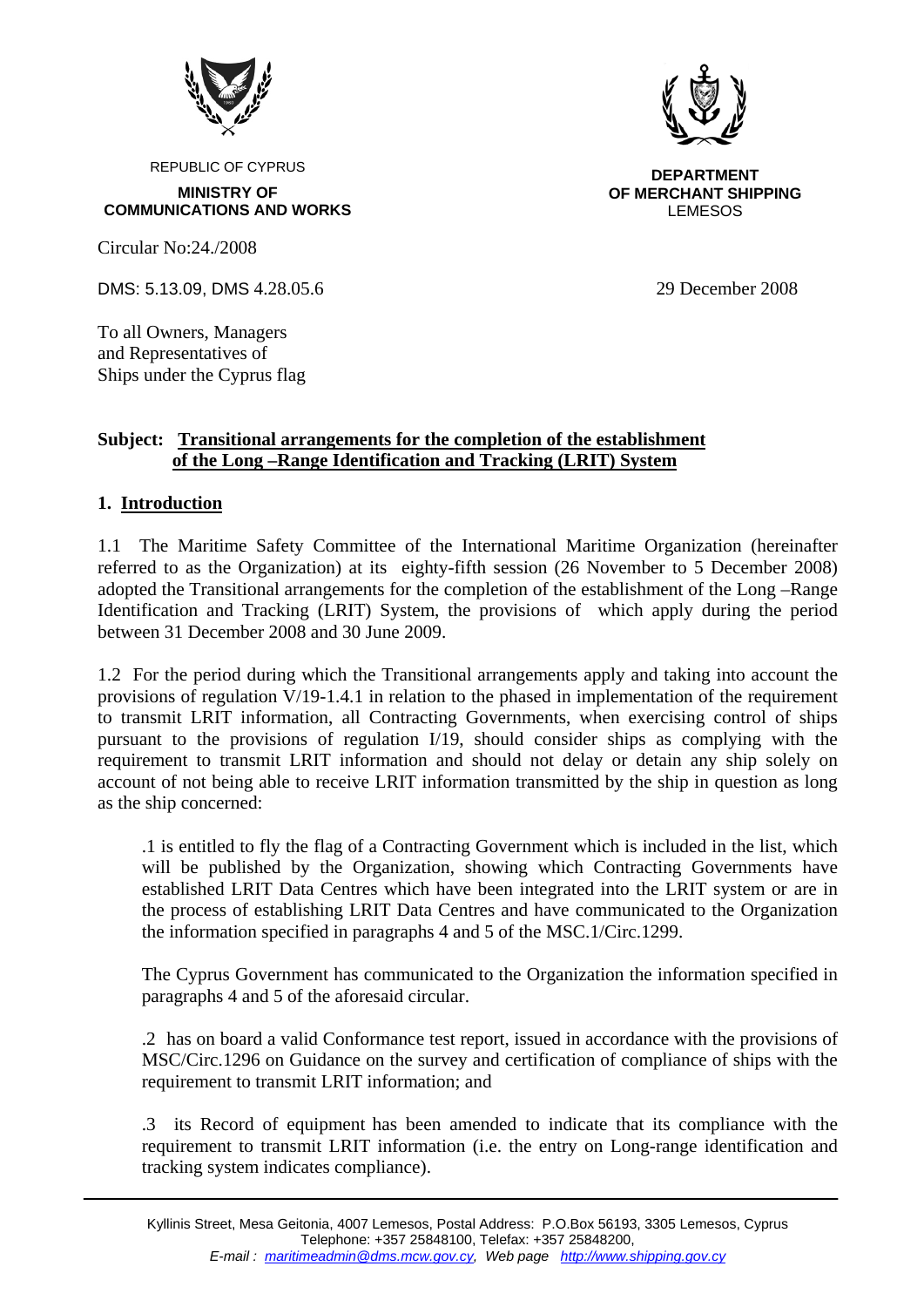## **2. Shipborne equipment (to be of a type approved by the Administration)**

Compliance of the shipborne equipment with the requirements of regulations V/19-1.6 and V/19- 1.7 and of section 4 of the Revised performance standards should be demonstrated by the equipment being:

.1 of a type approved by the Administration in accordance with the provisions of regulation V/19-1; or

.2 of a type approved by the Administration in accordance with the provisions of regulation IV/14 and satisfactorily completing a conformance test in accordance with the procedures and provisions set out in appendix 1; or

.3 certified by the Administration as meeting the requirements of IEC 60945 (2002-08)and IEC 60945 Corr.1 (2008-04) on Maritime navigation and radio communication equipment and systems - General requirements- Methods of testing and required test results and satisfactorily completing a conformance test in accordance with the procedures and provisions set out in appendix 1; or

.4 a ship security alert system complying with the provisions of regulation XI-2/6; and the provisions of either resolution MSC.136(76) on Performance standards for a ship security alert system or of resolution MSC.147(77) on Adoption of the Revised performance standards for a ship security alert system; and the provisions of section 4 of the Revised performance standards; and satisfactorily completing a conformance test in accordance with the procedures and provisions set out in appendix 1.

### **3. Conformance test report**

3.1 On satisfactory completion of a conformance test, the ASP conducting the test should issue a Conformance test report on behalf of the Administration in accordance with the attached format (Annex 1).

3.2 Conformance test reports issued prior to 15 December 2008 pursuant to the provisions of MSC.1/Circ.1257 should be accepted, subject to the conditions specified in paragraphs 7.2 and 7.3 of the annex to that circular in relation to the validity of Conformance test reports, as providing evidence of compliance equal to those specified in the annex to this circular until they are replaced.

This circular is supplementary to our circ. 19/2008 issued on 30/10/2008 and both circulars must be read together.

Serghios S. Serghiou **Director** Department of Merchant Shipping

CC: Permanent Secretary, Ministry of Communications and Works Maritime Offices of the Department of Merchant Shipping abroad Permanent Secretary, Ministry of Foreign Affairs Diplomatic and Consular Missions of the Republic Honorary Consular Officers of the Republic Cyprus Bar Association Cyprus Shipping Chamber Cyprus Union of Ship Owners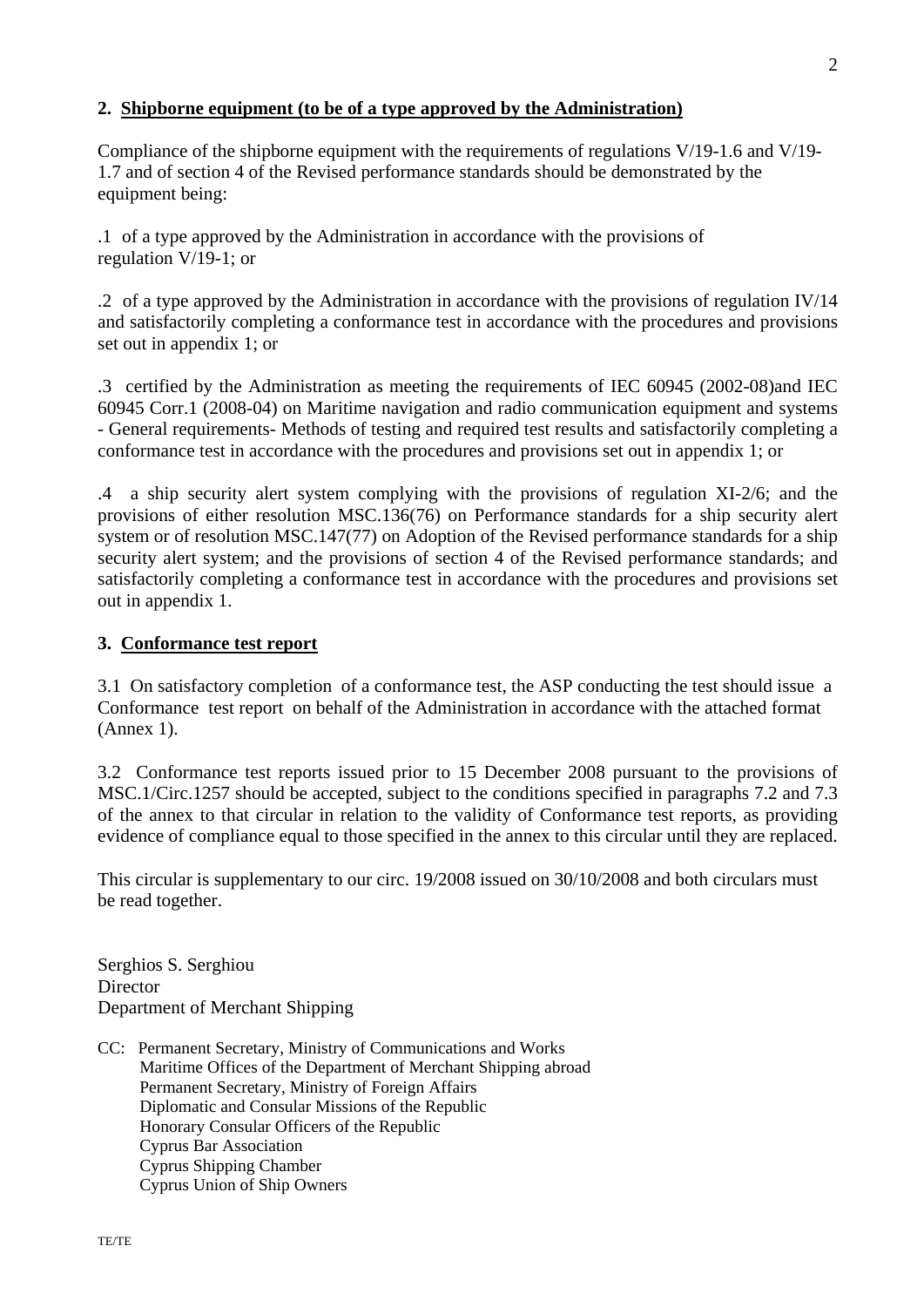## **Appendix 2**

#### **Model of Conformance test report**

#### **Conformance test report**

issued under the provisions of MSC.1/Circ.1296 on Guidance on the survey and certification of compliance of ships with the requirements to transmit LRIT information

issued by ÖÖÖÖÖÖÖÖ.

on behalf of the Government of ÖÖÖÖÖÖÖÖÖ.

| Name of ship:                                                         |  |
|-----------------------------------------------------------------------|--|
| Port of registry:                                                     |  |
| Distinctive number or letters:                                        |  |
| <b>IMO</b> Number:                                                    |  |
| Maritime Mobile Service Identity:                                     |  |
| Gross tonnage:                                                        |  |
| Sea areas in which the ship is certified to<br>operate <sup>1</sup> : |  |
| Sea areas for which this report is valid <sup>2</sup> :               |  |
| Application Service Provider conducting the test:                     |  |

THIS IS TO CERTIFY that the shipborne equipment designated to transmit LRIT information and specified below:

- .1 has been found to meet the requirement of the provision of regulations V/19-1.6 and V/19-1.7 and of the Revised performance standards and functional requirements for the long-range identification and tracking of ships adopted by resolution MSC.263(84) and:
	- .1 is of a type approved by the Administration in  $\Box$  Yes  $\Box$  No accordance with the provisions of regulation V/19-1;
	- .2 is of a type approved by the Administration in  $\Box$  Yes  $\Box$  No accordance with the provisions of regulation IV/14;

 $\frac{1}{1}$  Insert the sea areas specified in Radio related certificate (refer to paragraph 3.1.6 and to section 11 of this circular).  $\overline{2}$ 

Refer to paragraphs 5.2 to 5.2.2. Insert the sea areas for which the conformance testing is valid. For example, if the sea areas indicated on the Radio related certificate are A1, A2, A3 and A4 and the conformance test has been conducted using a communication system which provides coverage only for sea areas A1, A2 and A3, insert A1, A2 and A3.